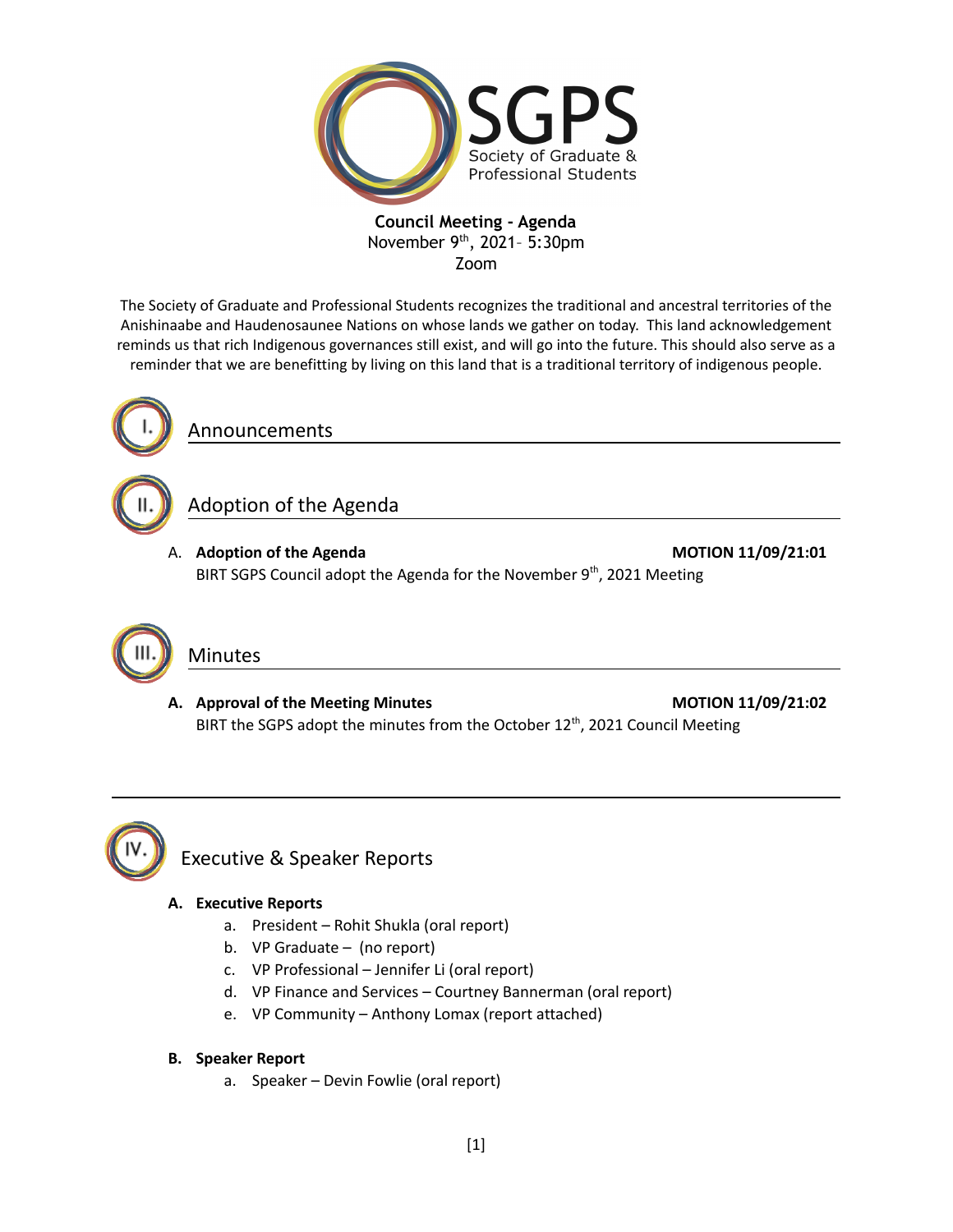

C. **Approval MOTION 11/09/21:04**

BIRT SGPS Council approve the Executive and Speaker Reports.

### Senator, Trustee, Commissioner, Committee & Other Reports

- **A. Senator Report** Graduate Student Senator Emils Matiss (no report)
- **B. Trustee Report** Graduate Student Trustee (no report)
- **C. Commissioner Reports**
	- a. Athletics & Wellness Commissioner Kassandra Coyle (report attached)
	- b. Equity & Diversity Commissioner Monica Garvie (report attached)
	- c. Indigenous Graduate Liason Brittany McBeath (report attached)
	- d. Social Commissioner Emilia Ganslandt (report attached)
	- e. International Students' Affairs Commissioner Sabrina Masud (report attached)
- **D. Committee Reports**
- **E. Department Reports**
- **F. Other Reports**
	- a. University Rector (no report)
- 

G. **Approval MOTION 11/09/21:05 BIRT SGPS Council approve the Senator, Trustee, Commissioner, Committee & Other Reports.**



# Business Arising from the Minutes

Question Period and Departmental Issues

### Main Motions & Discussion

#### A. **Approval MOTION 11/09/21:06**

**BIRT SGPS Council approve the Proposed Member Society Bylaw (second reading).**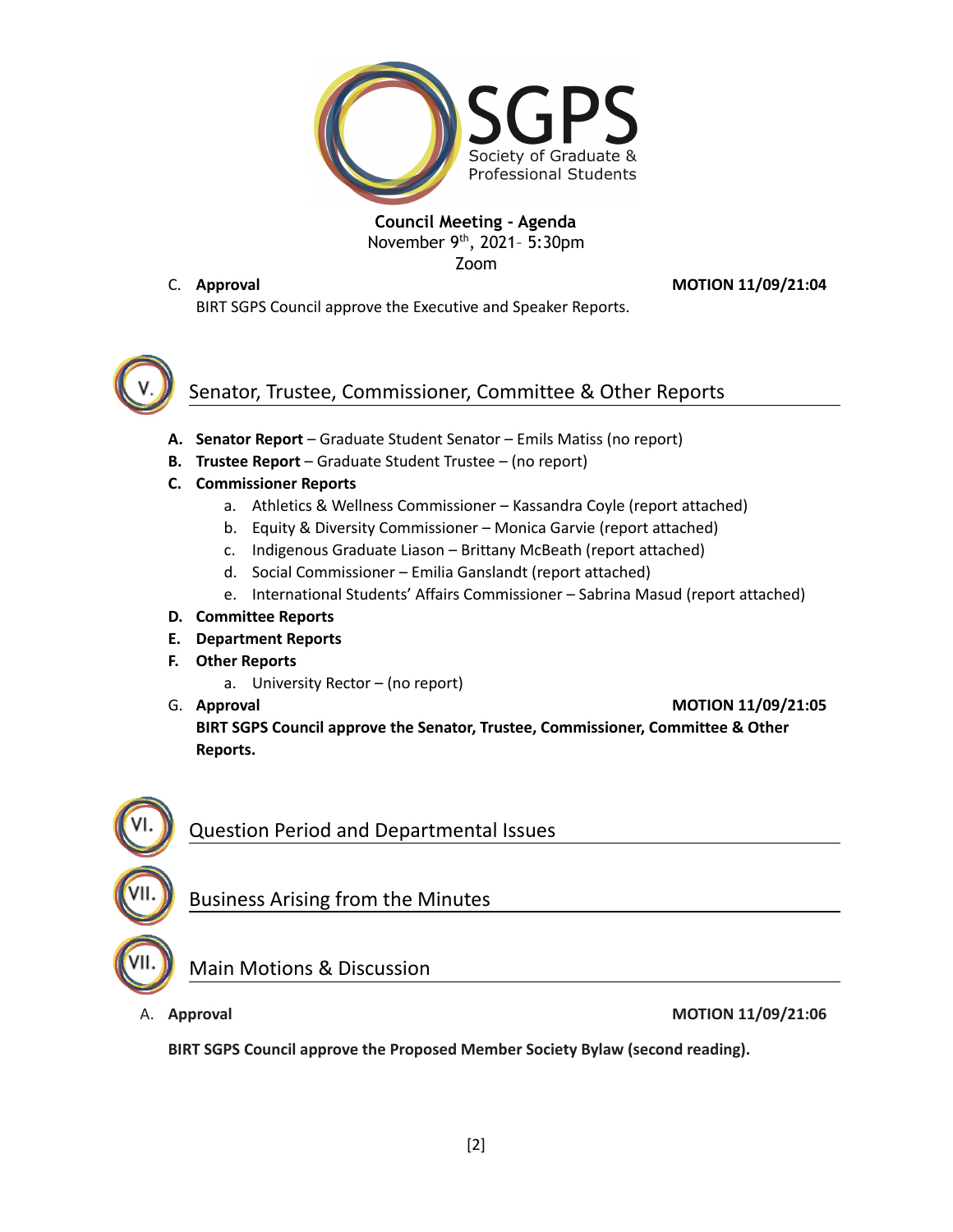

The SGPS provides logistical support to our Member Societies, which are defined as a professional faculty, school, department, division, or institute of the University recognized by the SGPS as a member society. This logistical support may include the remittance of Member Society fees and sanctioning for Member Society events.

B.x.x Remittance of Member Society Fees

- a. SGPS Member Societies are able to set a Member Society specific fee or fees via the referendum process laid out in their governance documents. SGPS Member Societies are not required to have a Member Society specific fee in order to be recognized by the SGPS.
- b. The SGPS will collect and distribute all Member Society specific fees, which are to be paid out both November and March of each calendar year. These dates are dependent on the receipt of funds and reports provided by the Queen's University Registrar.
- c. Member Societies will be notified by the SGPS when fees are ready for distribution and will be required to complete an Activity Fee Declaration form in order to receive their remittance via electronic funds transfer.
- d. The SGPS will not release funds from Member Society specific fees to personal bank accounts. The banking information provided must indicate the name of Member Society as the payee.
- e. Failure to complete an Activity Fee Declaration form or failure to provide appropriate banking information may result in the Member Society Fee or Fees being suspended pending an investigation by the SGPS Finance and Services Committee.

B.x.x Reporting for Member Society Fees

- a. As per P.1.2.5.a. all groups who obtain a Fee through the SGPS must comply with the continuous reporting obligations in order to continue to receive disbursements of that Fee.
- b. Member Societies who receive a student fee disbursement from the SGPS are required on an annual basis to supply the SGPS with
	- i. An annual report which contains:
		- 1. A summary of the Member Society's activities over the past year and a description of how the fee has been used;
		- 2. A letter from the group naming the executive team along with their contact information;
		- 3. Annual financial statements/bank statements for the previous year;
		- 4. A budget for the previous year; and
		- 5. Any other financial information to verify that disbursed Fees were used for their intended purpose.
	- ii. A proposed budget for the coming year; and,
	- iii. Any other information as requested by the Committee to aid in the determination of the Fee's continued eligibility.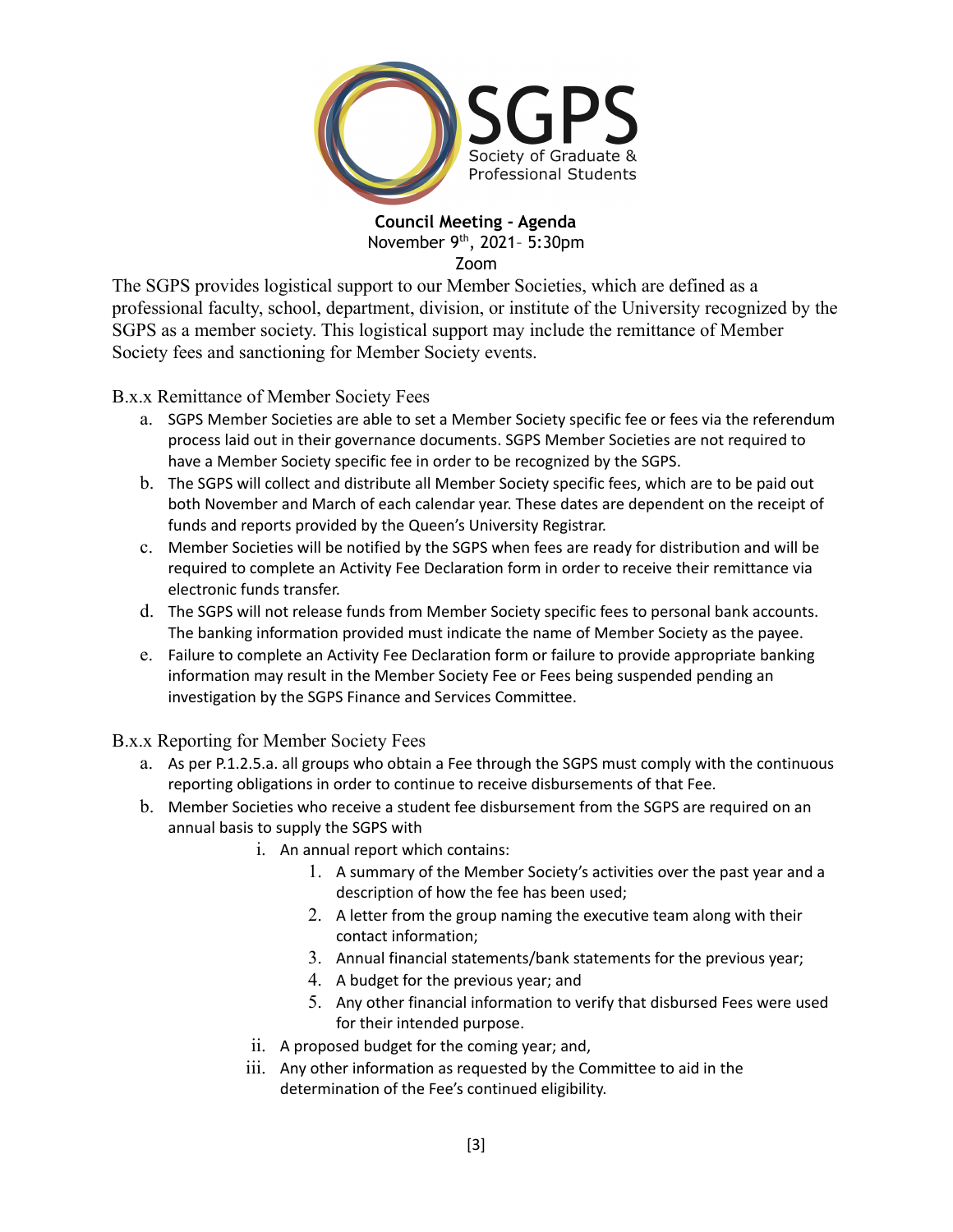

c. Failure to submit the required documents by the prescribed deadline or refusal to submit complete information will result in the suspension of the fee according to P.1.2.5.d.

B.x.x Sanctioning of Member Society Events

- a. The SGPS agrees to provide insurance coverage for Member Society events and activities that adhere to process outlined within this section. This insurance coverage will be renewed annually and is coordinated by the Executive Director.
- b. The Member Society is responsible for advising the SGPS through completion of the online "Event Registration" form of any and all events run, overseen, or administered by the Member Society or its clubs and committees.
- c. Should the Member Society and its clubs and committees, fail to inform the SGPS, through the event sanctioning process, of any event involving any of the factors described B.x.x.b, the insurance of the SGPS will provide no coverage for the event or any incidents or occurrences associated with the event.
- d. Should the SGPS determine that the Member Society has failed to mitigate risks associated with the event in accordance with the event sanctioning process and the conditions required of the event being sanctioned, or fails to provide information that would be considered important to the risk profile of the event and the decision to sanction, the insurance of SGPS may not provide insurance coverage for the event.

B.x.x. Member Society Duties

- a. Member Societies are required to follow the processes outlined in within the entire B.x section.
- b. Member Societies will undertake all reasonable and appropriate measures to mitigate any and all risks associated with its operations or the operations of any of its clubs and committees.
- c. The Member Society will inform the SGPS Executive Director and SGPS President, immediately upon receiving knowledge and no later than 3 business days, of any and all incidents that occur within the Member Society and/or as a result of the actions of the Member Society that cause and/or have the potential to cause harm to persons, property, and/or the reputation of the Member Society, the SGPS or Queen's University.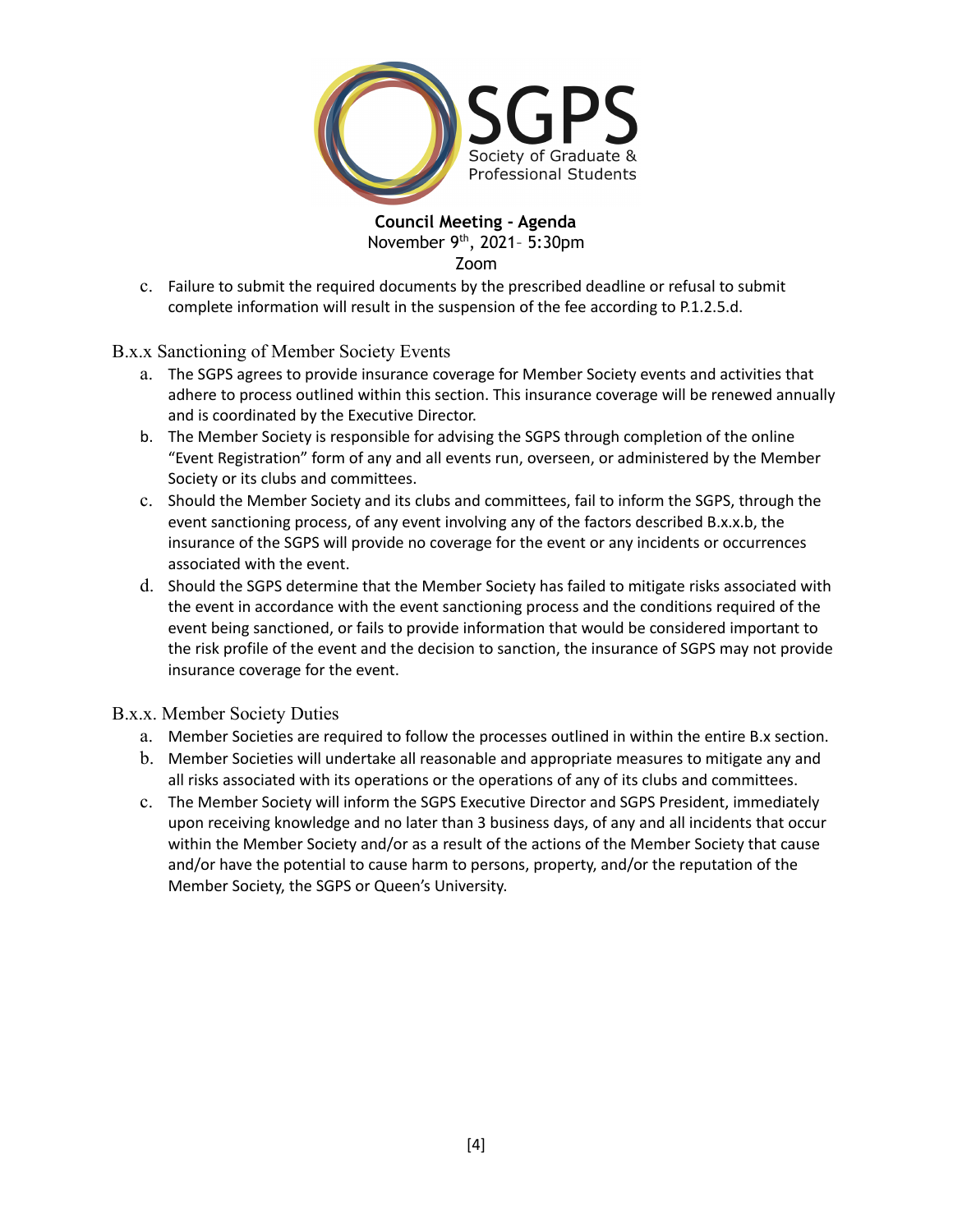

### **B. Approval MOTION 11/09/21:07**

**BIRT SGPS Council approve the Proposed Vice-President Graduate By-Election Timeline.**

| Purpose                 | <b>Important Dates</b>           |
|-------------------------|----------------------------------|
| <b>Nominations Open</b> | November 12 <sup>th</sup> , 12pm |
| <b>Nominations Due</b>  | November $19th$ , 12pm           |
| <b>Voting Opens</b>     | November 20 <sup>th</sup> , 9am  |
| <b>Voting Closes</b>    | November 23rd, 4pm               |
| <b>Winner Announced</b> | November 23rd, 5:30pm (Fall GM)  |

**C. Discussion: Faculty of Education – Practicum Concerns**



Other Business

### **Chief Returning Officer (CRO) Vote**

Candidates: Oluwatoyin Oladapo Ishita Aggarwal Samuel Makinde Fatema Kamalia



Notices of Motion & Announcements



## Adjournment